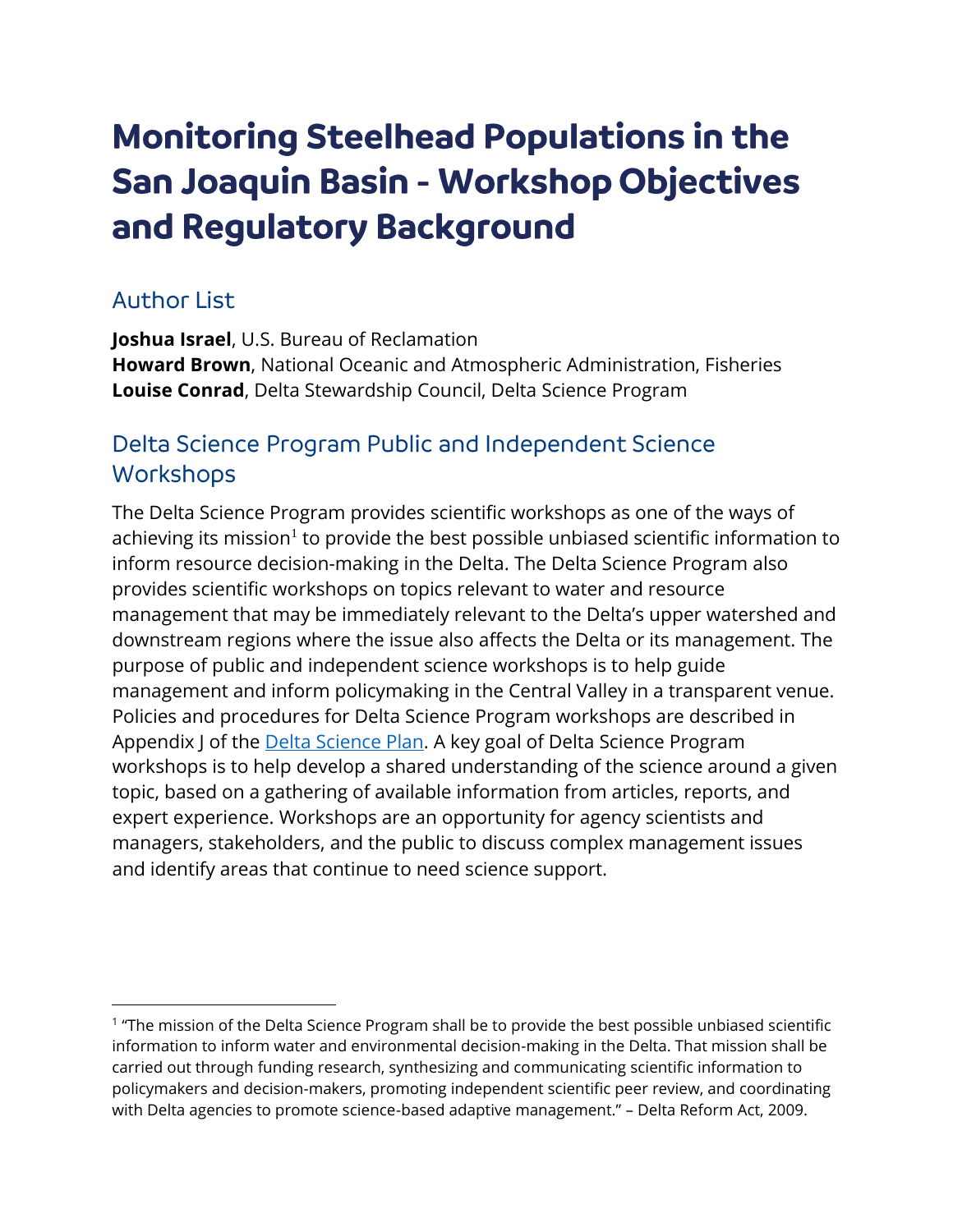## Workshop Objectives

The goals for this workshop are to learn about regional steelhead monitoring programs and methodologies, assess the current status of steelhead monitoring in the California Central Valley, and to identify interagency and stakeholder partnerships needed to support a steelhead monitoring plan for the San Joaquin Basin (Plan). The workshop will help identify key gaps in science and monitoring that need to be addressed to develop a steelhead juvenile production estimate.

The workshop will provide a substantial opportunity for public participation and collaborative discussion to inform design of the Plan. This foundation will help scope the necessary research, tool development, and monitoring that must be considered in development of the Plan. To achieve these objectives, the workshop is organized around three major themes:

- Partnerships and collaborative approaches for successful steelhead monitoring
- Regional steelhead monitoring
- Methods and tools for measuring populations necessary for a juvenile production estimate

## Why develop a San Joaquin Basin Steelhead Monitoring Plan?

#### Commitment to Advancing Steelhead Science

During the recent Federal Endangered Species Action (ESA) [consultation for the](https://www.usbr.gov/mp/nepa/includes/documentShow.php?Doc_ID=42324)  [Long term Operations of the Central Valley Project and State Water Project \(LTO\),](https://www.usbr.gov/mp/nepa/includes/documentShow.php?Doc_ID=42324) it was broadly recognized by participating Federal and State agencies that there remains significant uncertainty regarding California Central Valley steelhead (steelhead) abundance, distribution, productivity and life history diversity. Federal and State agencies recognized the need to resolve these uncertainties as part of the science support for the LTO action. This workshop is a first step in identifying the science actions needed to resolve uncertainties, and to develop partnerships to support enhanced monitoring. For example, data gaps regarding juvenile production from both the San Joaquin and Sacramento basins must be addressed to fully understand the effects of water operations on steelhead and to evaluate population-level responses to restoration actions. Addressing the data gaps will also inform incidental take limits that are based on yearly population trends.

To address these data gaps and management challenges, the Bureau of Reclamation (Reclamation), the National Marine Fisheries Service (NMFS) and the U.S. Fish and Wildlife Service (USFWS) committed to advance the state of steelhead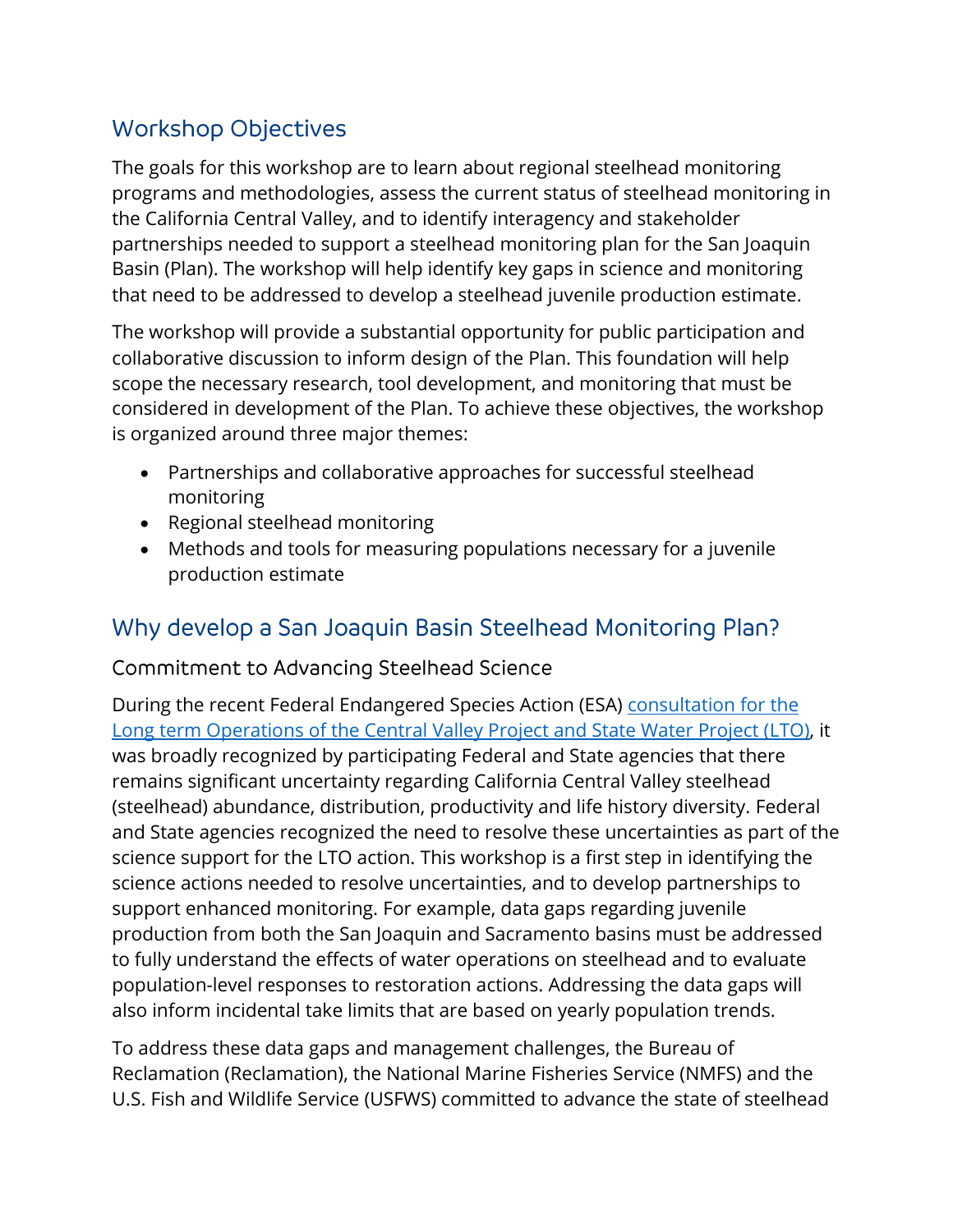science and the monitoring network for the species as part of the LTO action. This commitment requires working together and with other agencies and stakeholders to support the expansion of steelhead research and monitoring on key tributaries.

#### Regulatory Requirement

California Central Valley steelhead are listed as threatened under the Federal ESA. In February 2020, Reclamation signed the Record of Decision (ROD) that selected Alternative 1 (Proposed Action) to implement as the LTO action. The Proposed Action was consulted upon and analyzed in the Biological Opinions (BiOps) issued in October 2019 by the USFWS and NMFS. The BiOps authorize take of Central Valley steelhead and other ESA-listed fish species as a result of long-term operations of the Central Valley Project (CVP) and the State Water Project (SWP). The NMFS BiOp requires that Reclamation and the California Department of Water Resources (DWR) implement a program to accelerate steelhead research and monitoring to develop a juvenile production estimate and consider using these estimates to develop revised incidental take levels to scale juvenile steelhead salvage and loss to a population abundance estimate. A juvenile production estimate is the calculation of the approximate number of juvenile steelhead outmigrating from tributaries upstream of the Delta to enter the ocean. The NMFS BiOp also requires Reclamation and DWR to develop a juvenile production estimate for CVP and SWP tributaries and to coordinate with others, as necessary, to develop juvenile production estimates for tributaries to the Delta that are not part of the CVP or SWP.

Reclamation's conservation measures in the LTO Action includes an activity to coordinate with agencies participating in the Collaborate Science and Adaptive Management Program (CSAMP) to sponsor a workshop for developing a plan to monitor steelhead populations within the San Joaquin Basin and/or the San Joaquin River downstream of the confluence of the Stanislaus River, including steelhead and rainbow trout on non-project San Joaquin Basin tributaries. The Plan will identify the necessary biological and environmental data to estimate the juvenile and adult population abundance in the San Joaquin Basin and how they are affected by management actions related to stream flow enhancement, habitat restoration, and/or water export restrictions.

Reclamation's LTO Action includes a requirement for Independent Panels every four years. The monitoring program design and its utility to develop an annual steelhead juvenile production estimate and revised incidental take limits will be evaluated by the Panel. The development of a monitoring and science program for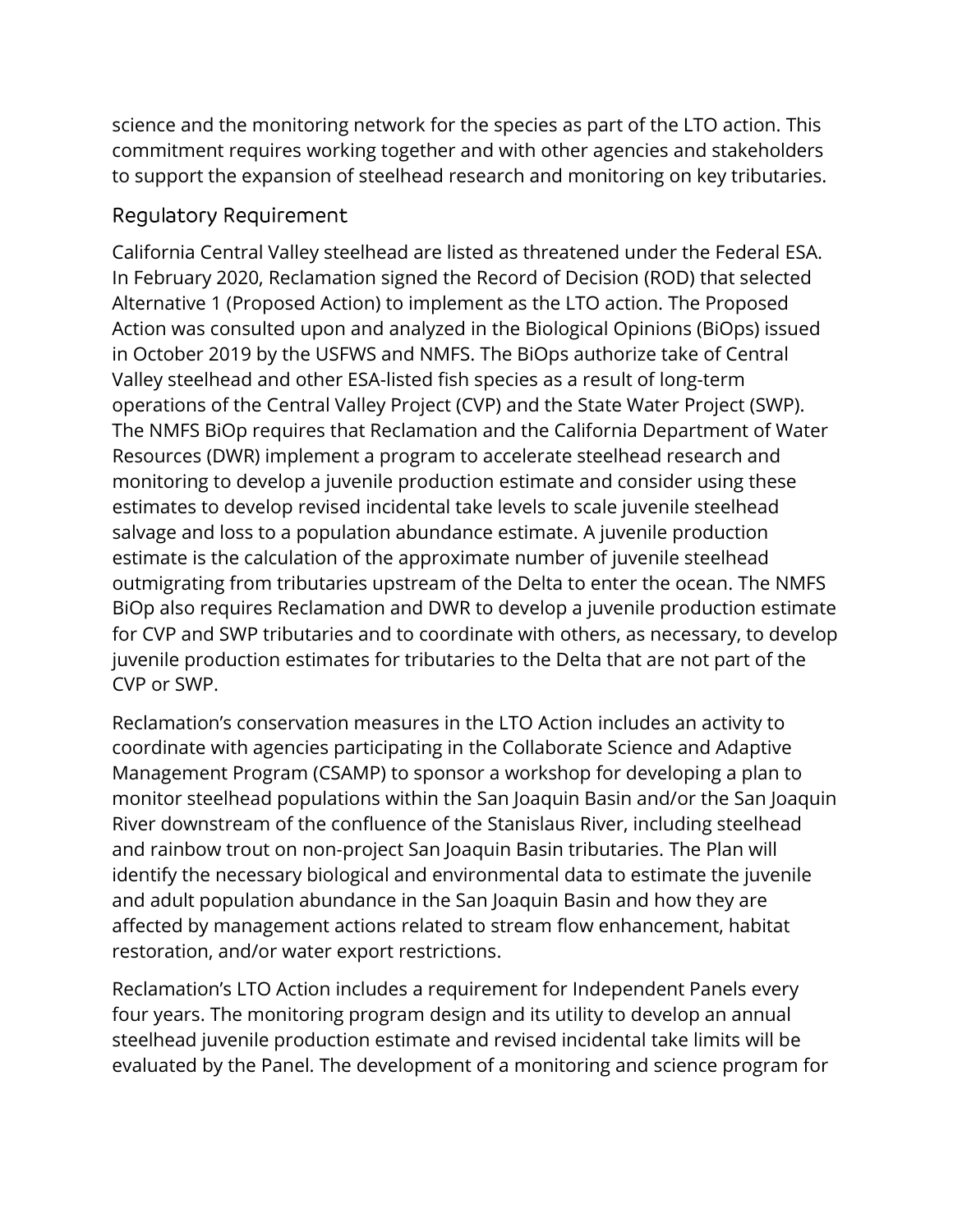Central Valley steelhead, along with regular independent scientific review, will support adaptive management of the CVP to support species recovery.

| <b>Target Timing</b>                 | <b>Anticipated Milestone</b>                                                                                                                                                         |
|--------------------------------------|--------------------------------------------------------------------------------------------------------------------------------------------------------------------------------------|
| <b>July 2020 to February</b><br>2021 | Delta Science Program-led interagency workshop<br>planning and execution                                                                                                             |
| <b>February to August 2021</b>       | Development of workshop summary notes                                                                                                                                                |
| <b>August 2021</b>                   | Collaborative completion of the Plan and delivery to<br>interagency partnership.                                                                                                     |
| October 2021 to<br>September 2024    | Implementation of steelhead lifecycle monitoring<br>program on Stanislaus River and a Sacramento Basin<br>tributary that is part of the Central Valley Project<br>(Proposed Action). |
|                                      | Develop a juvenile production estimate for<br>steelhead-producing tributaries of the CVP and SWP<br>(NMFS BiOp).                                                                     |
|                                      | Coordinate with NMFS, CDFW, FWS, CSAMP and<br>others to develop juvenile production estimates for<br>non-CVP/SWP tributaries to the Delta (NMFS BiOp).                               |
|                                      | Develop report for consideration of the four-year<br>panel review (Proposed Action and NMFS BiOp).                                                                                   |
| 2024                                 | Independent Review Panel evaluation on steelhead<br>monitoring and juvenile production estimation<br>methodology.                                                                    |
| 2025+                                | Continuation of the Plan and use of juvenile<br>production estimate methodology.                                                                                                     |
|                                      | Consider revising incidental take limits based on<br>juvenile production estimates.                                                                                                  |
|                                      | Implement steelhead research and monitoring for<br>adaptive management of the Central Valley Projects<br>operations to protect steelhead.                                            |

## Target Schedule